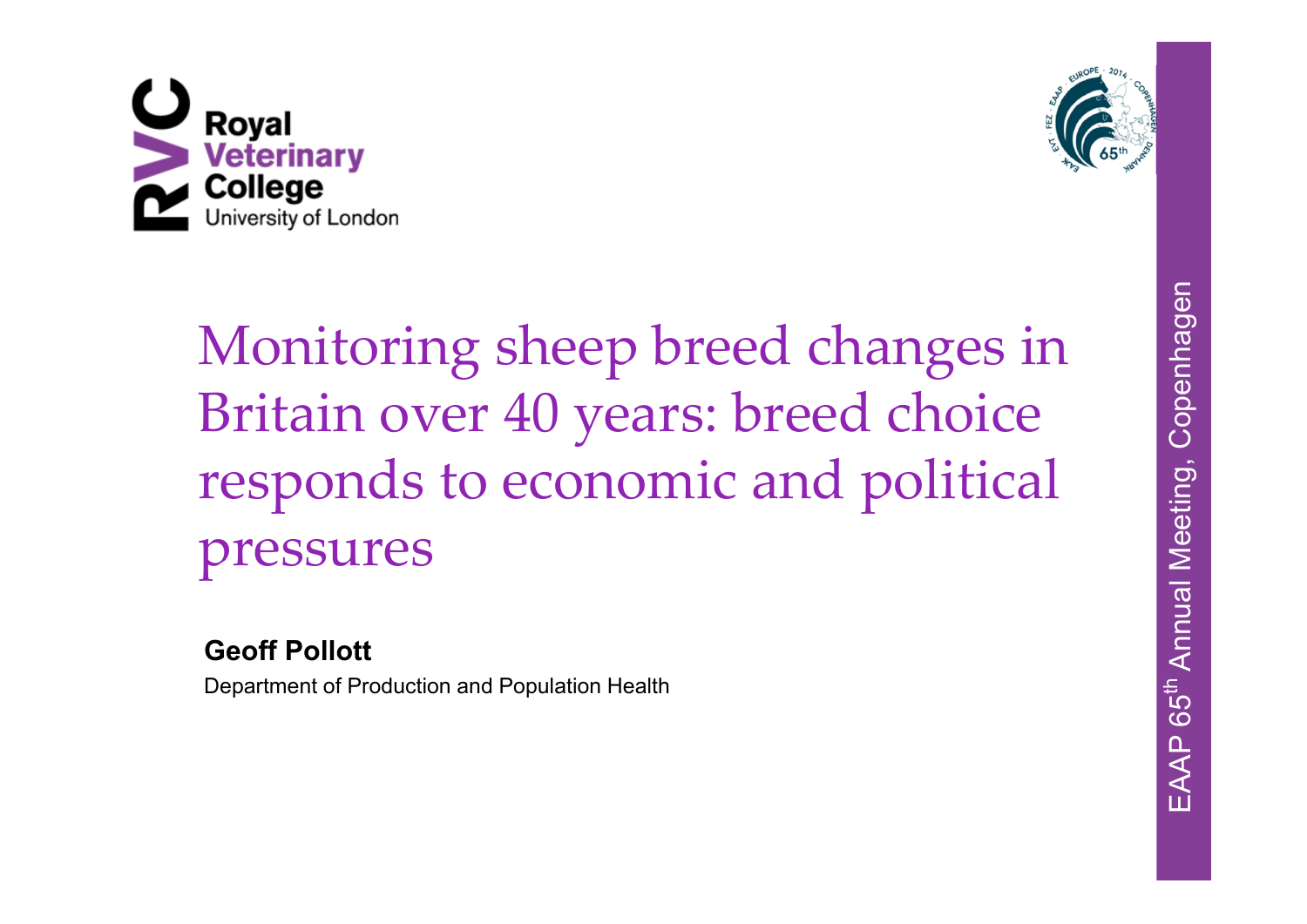## Monitoring sheep breed use in Britain

- Annual Census data collected in June and December by 'ministry'
- $\triangleright$  No information on sheep breeds or matings
- $\triangleright$  In 1970, the newly formed Meat and Livestock Commission (MLC) set up study groups to determine technical direction of improvement programmes in each meat species
- $\triangleright$  No comprehensive information was available on sheep breeds in Britain – initiated  $1<sup>st</sup>$  postal survey at mating 1971
- $\triangleright$  Subsequent surveys carried out in 1987, 1996, 2003 and 2012

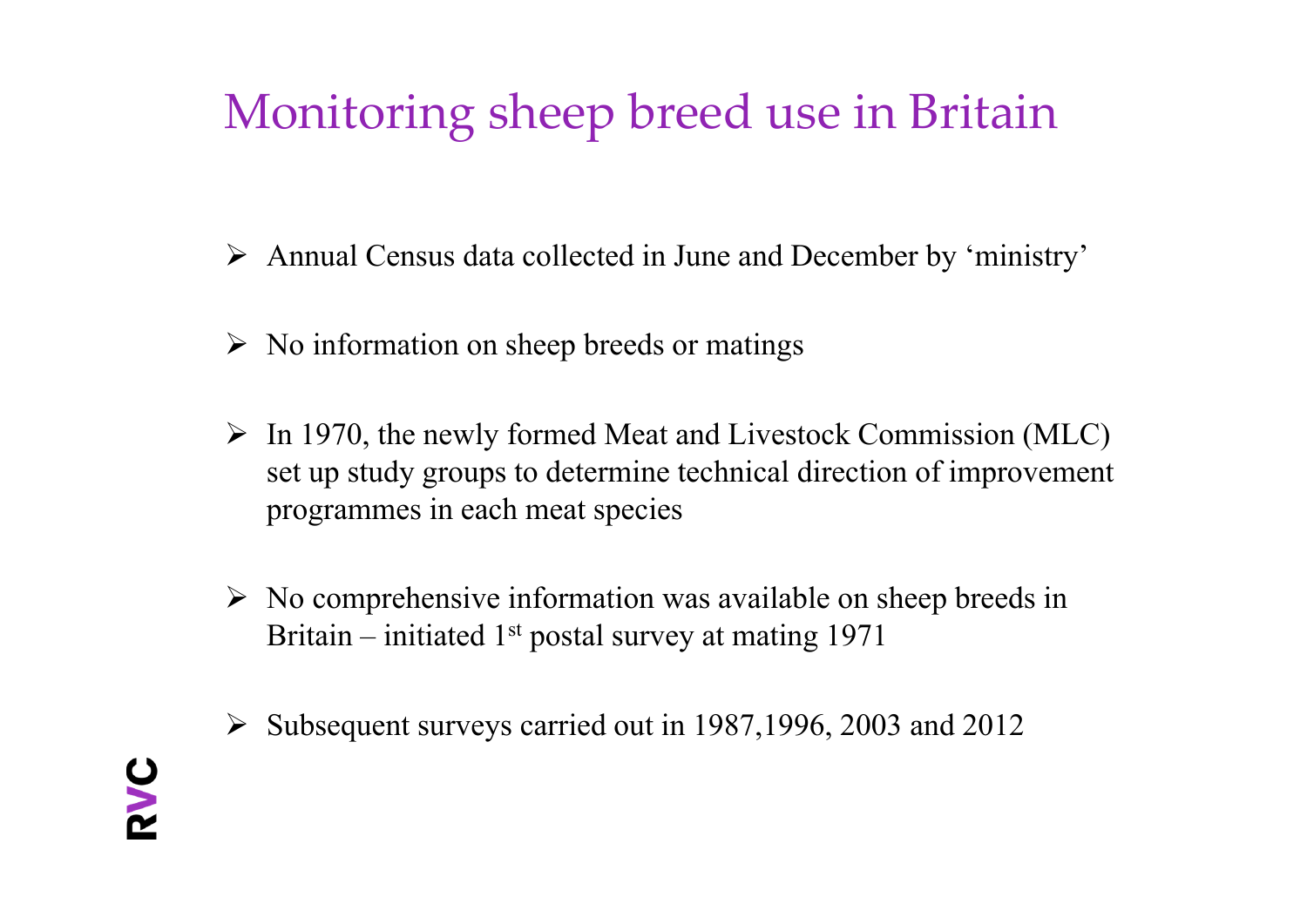## The last 40 years in context

#### Total sheep numbers in Britain – June census

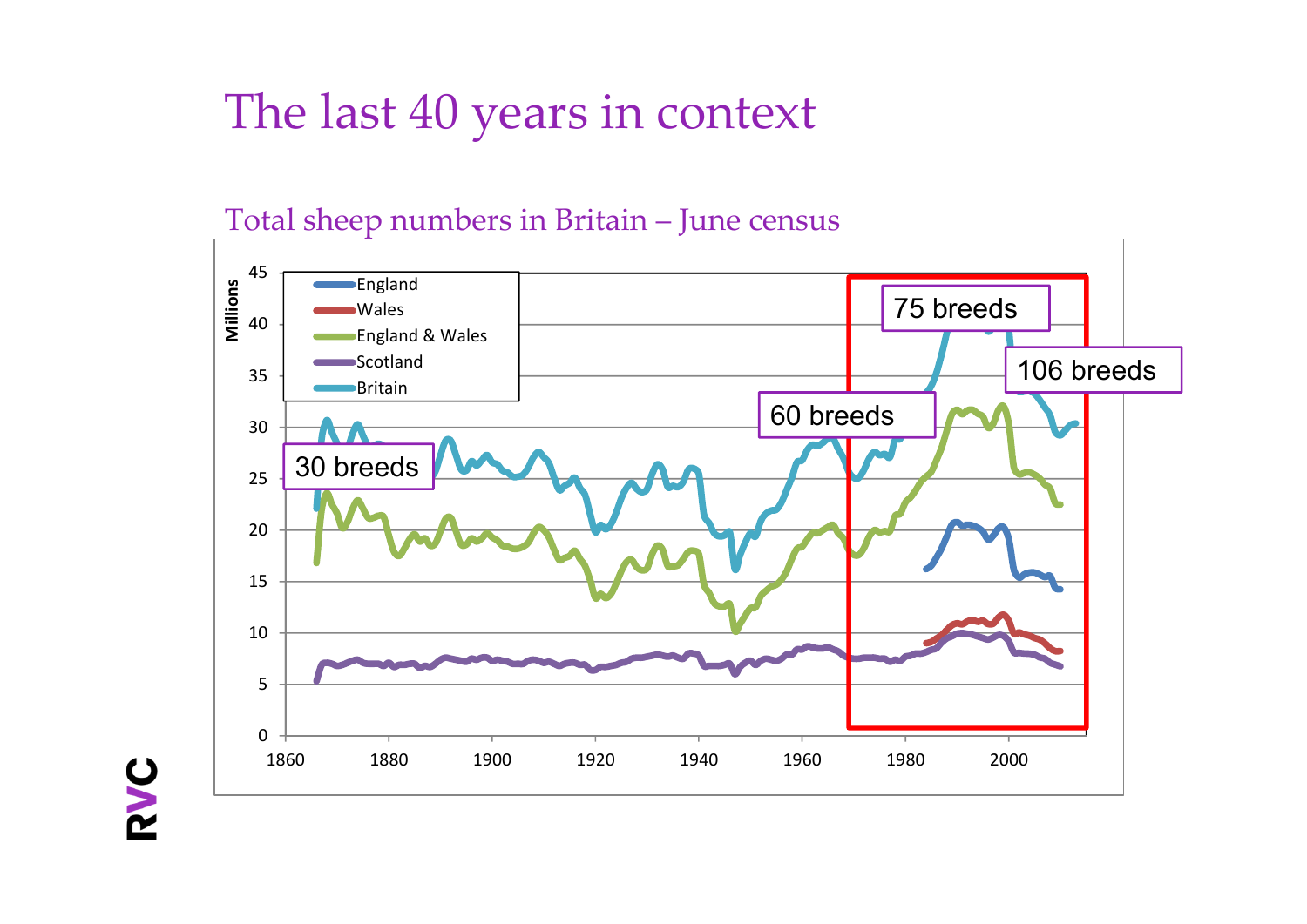## Economic/political changes – last 40 years

- $\triangleright$  New markets EU, Asia
- Less competition New Zealand
- $\triangleright$  Subsidies from EU increase followed by decrease
- $\triangleright$  Foot and mouth disease
- $\triangleright$  Consumer pressure less fat larger cuts of meat



 $\triangleright$  Profitability of sheep and competing enterprises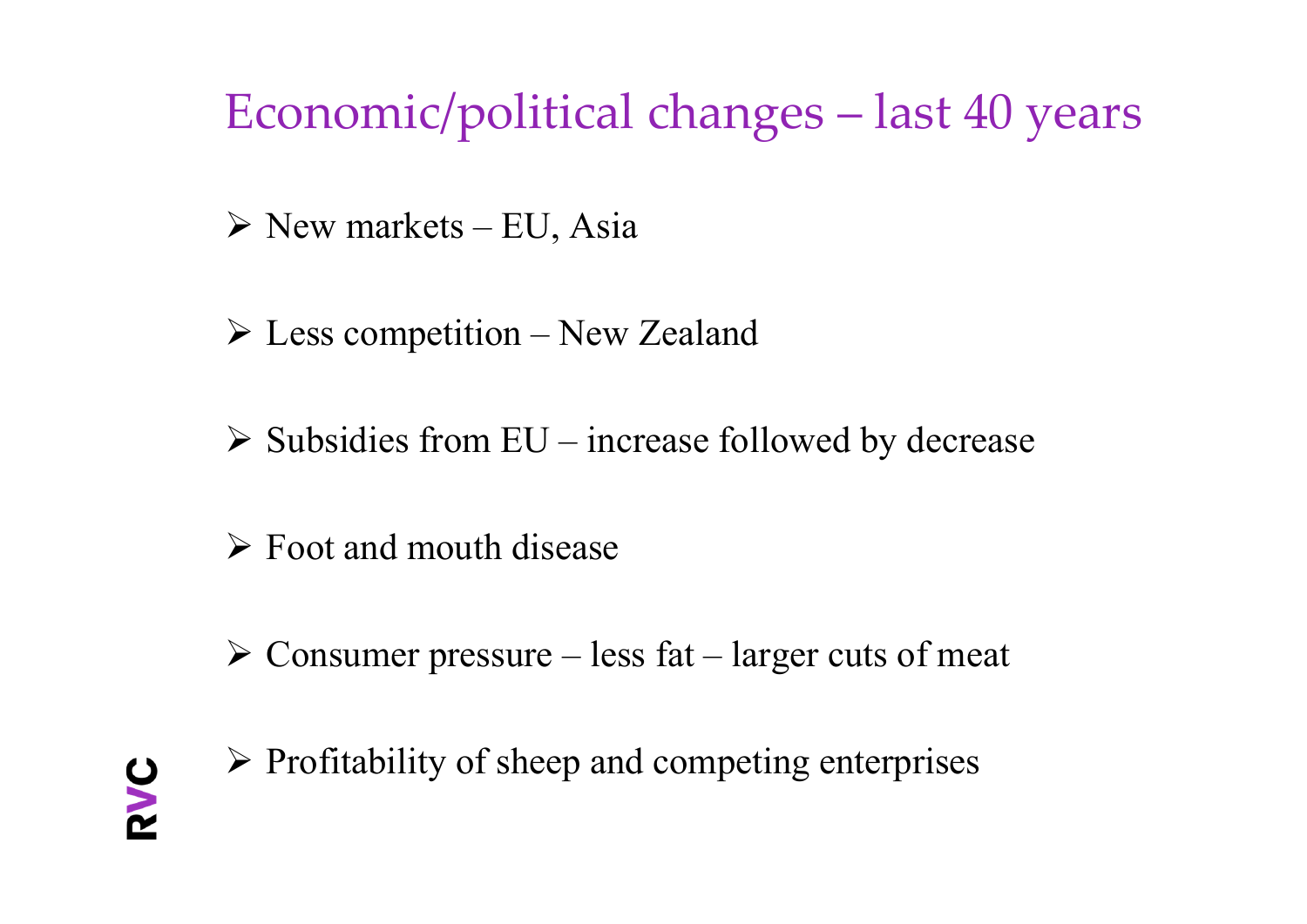## Demographic changes – breeding ewes



Britain - Source: Defra December census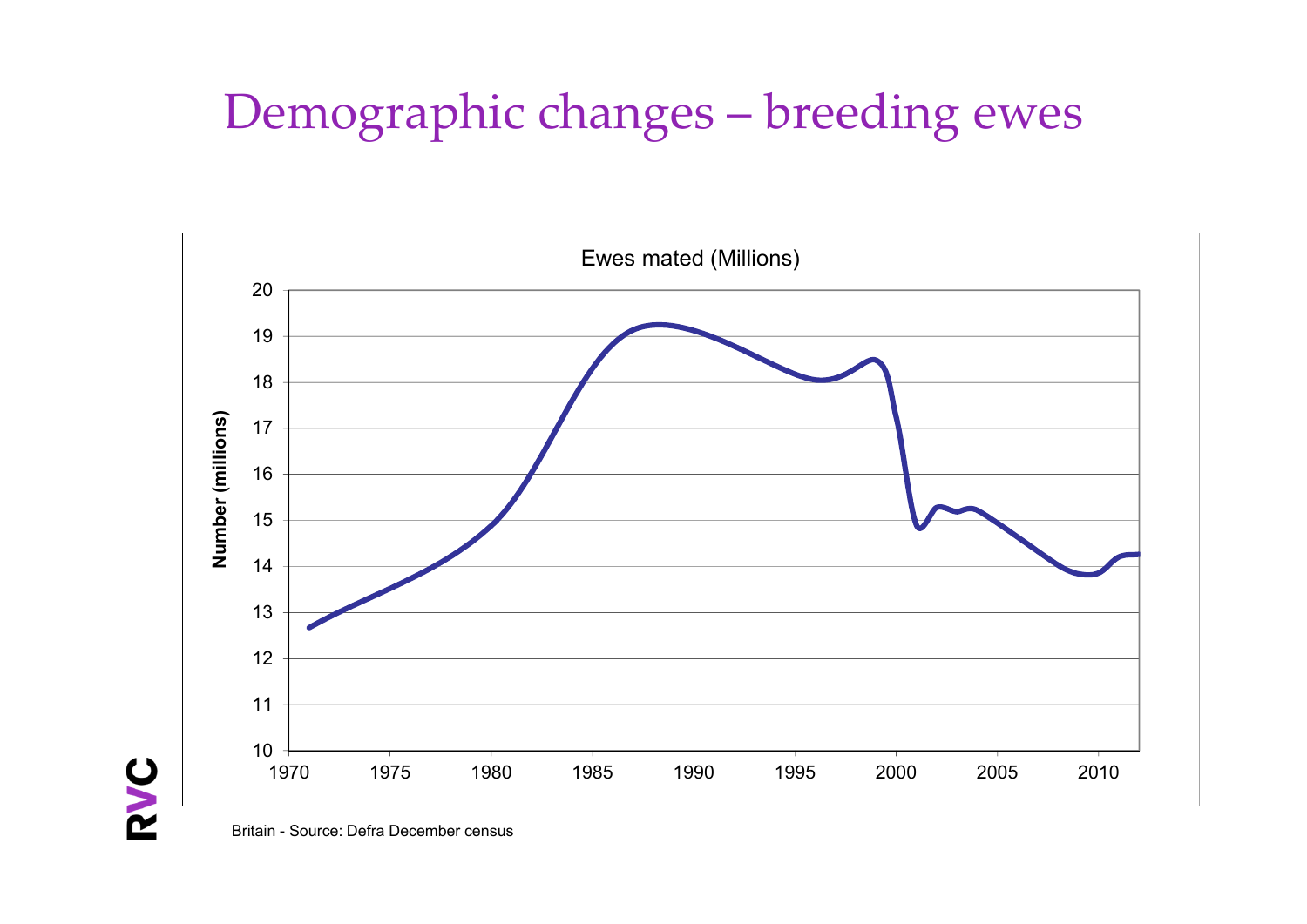## A structure of two halves



**% split between the two structures**

| 1971 | 1987 | 1996 |    | $\parallel$ 2012 |
|------|------|------|----|------------------|
| 86   | 78   | 77   | 71 | 56               |
| 14   | 22   | 23   | 29 | 44               |

PVC

2012 numbers with 2003 numbers in parentheses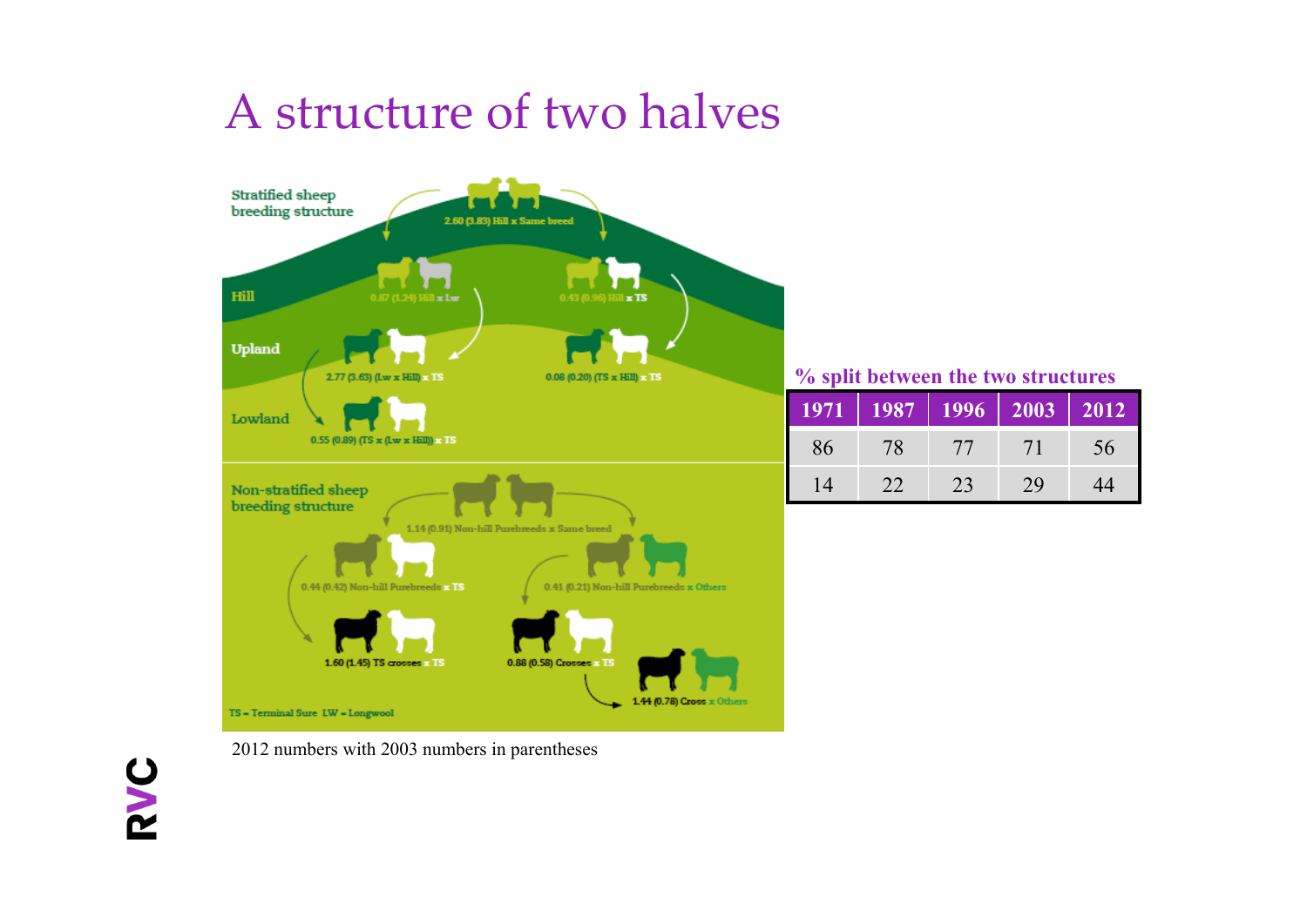#### Traditional crossbreeding structure



2012 numbers with 2003 numbers in parentheses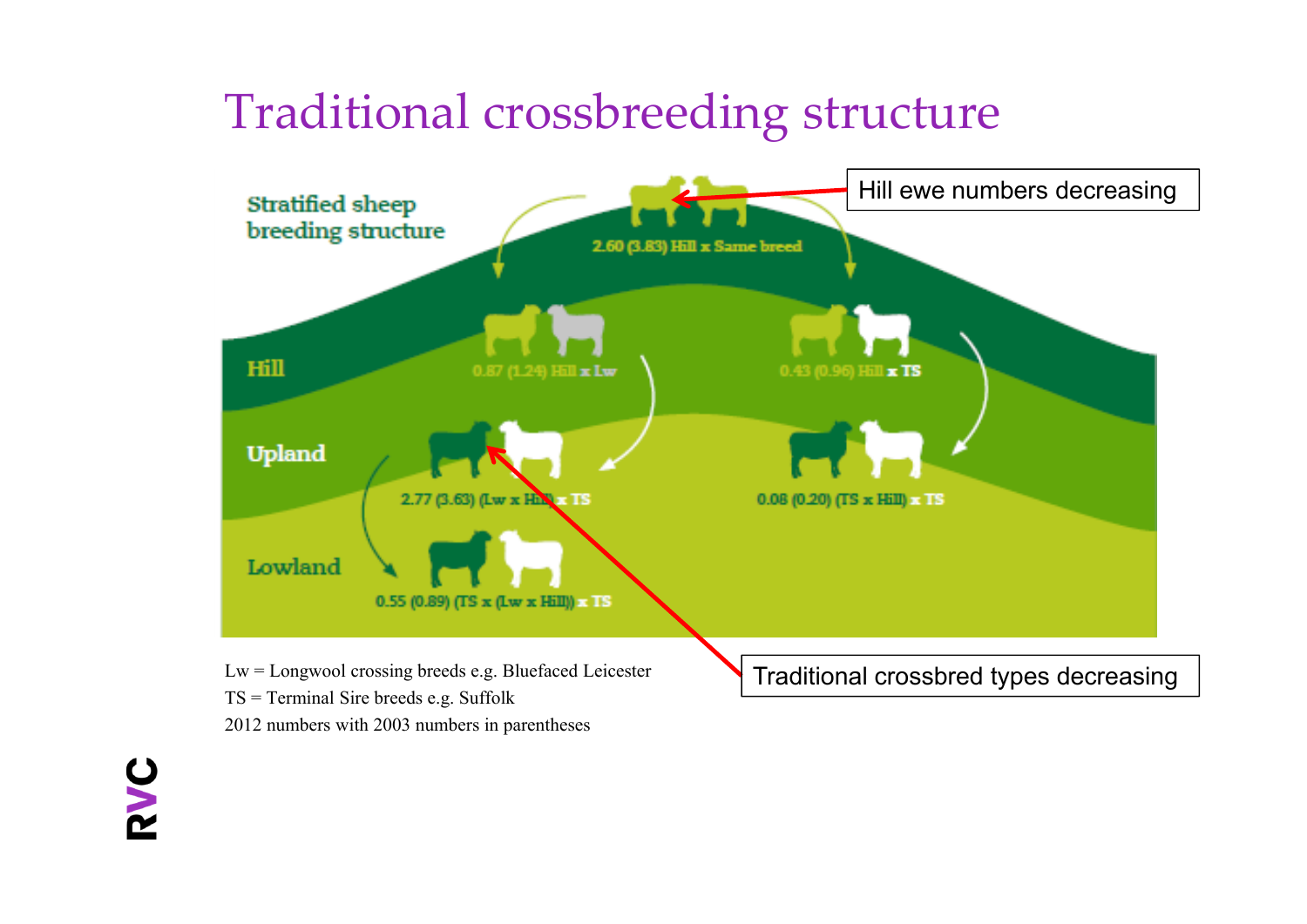## A growing structure



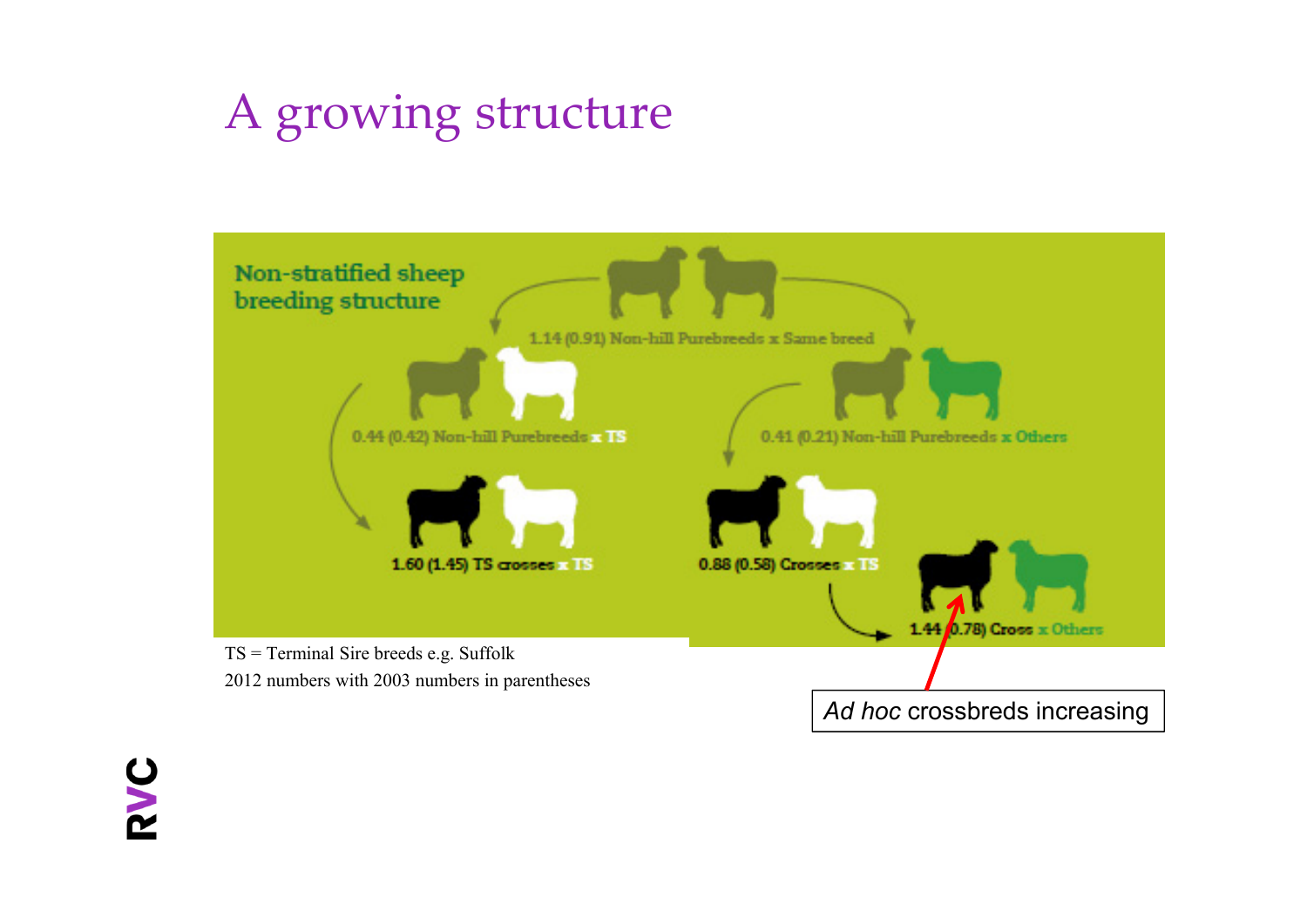## Changing hill breed numbers

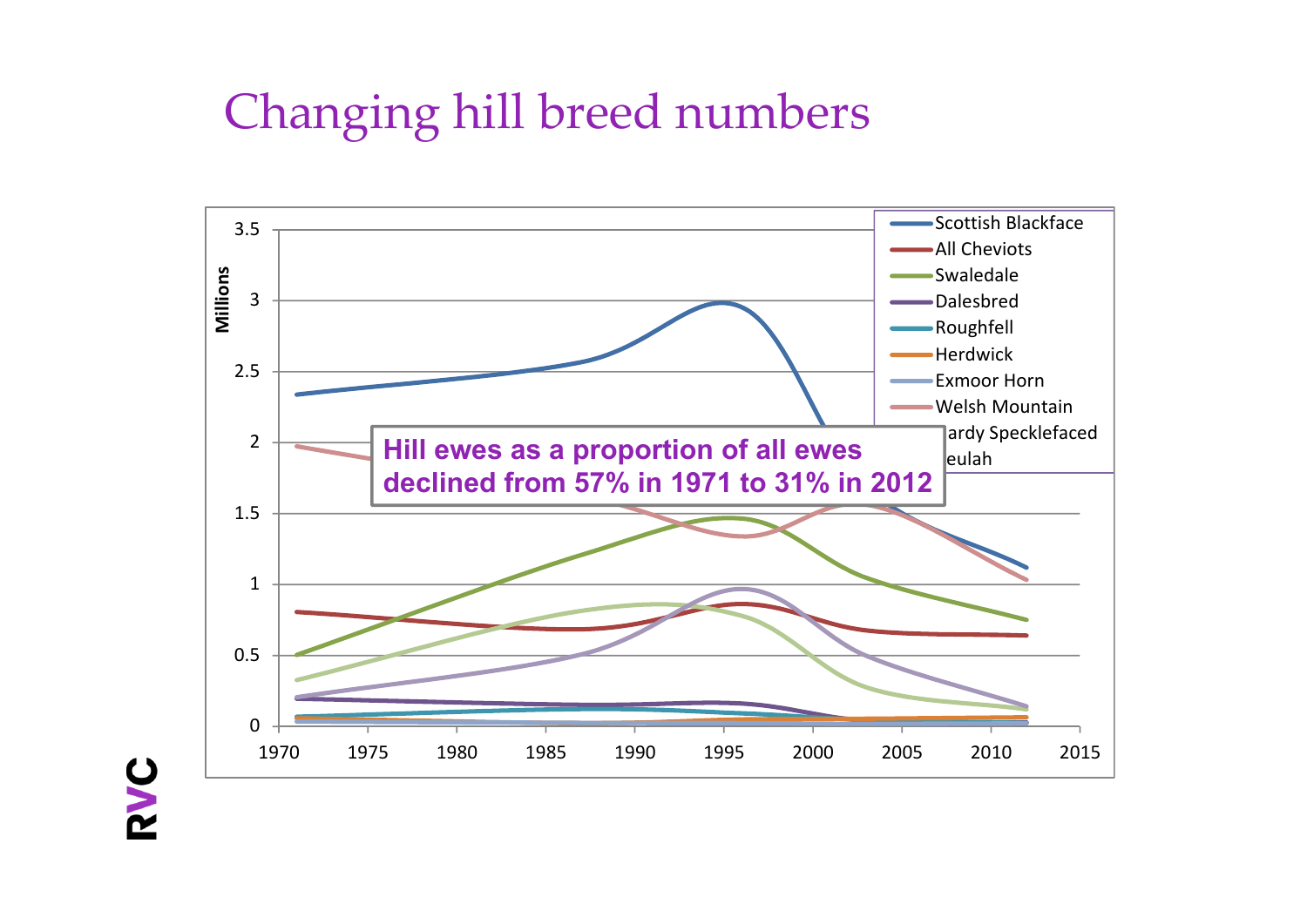## Disappearing purebreds? (000)

|                             | 1971  | 1987           | 1996           | 2003           | 2012           |
|-----------------------------|-------|----------------|----------------|----------------|----------------|
| <b>Border Leicester</b>     | 12    | 28             | 13             | 5              | $\overline{4}$ |
| <b>Romney Marsh</b>         | 294   | 217            | 159            | 165            | 201            |
| Devon Closewool             | 127   | 51             | 6              | 7              | $\overline{4}$ |
| Devon and Cornwall Longwool | 290   | 28             | $\overline{4}$ | $\overline{2}$ | $\overline{2}$ |
| <b>Whitefaced Dartmoor</b>  | 39    | 1              | 6              | 5              | $\overline{4}$ |
| <b>Greyfaced Dartmoor</b>   | 33    | $\overline{4}$ | 3              | $\overline{4}$ | $\overline{4}$ |
| <b>Clun Forest</b>          | 401   | 124            | 44             | 12             | 10             |
| Dorset Horn                 | 59    | 124            | 17             | 12             | 11             |
| Kerryhill                   | 209   | 47             | $\mathcal{L}$  | 13             | 10             |
| Llanwenog                   | 20    | 3              | 10             | 6              | $\overline{7}$ |
| Total                       | 1,492 | 646            | 273            | 247            | 273            |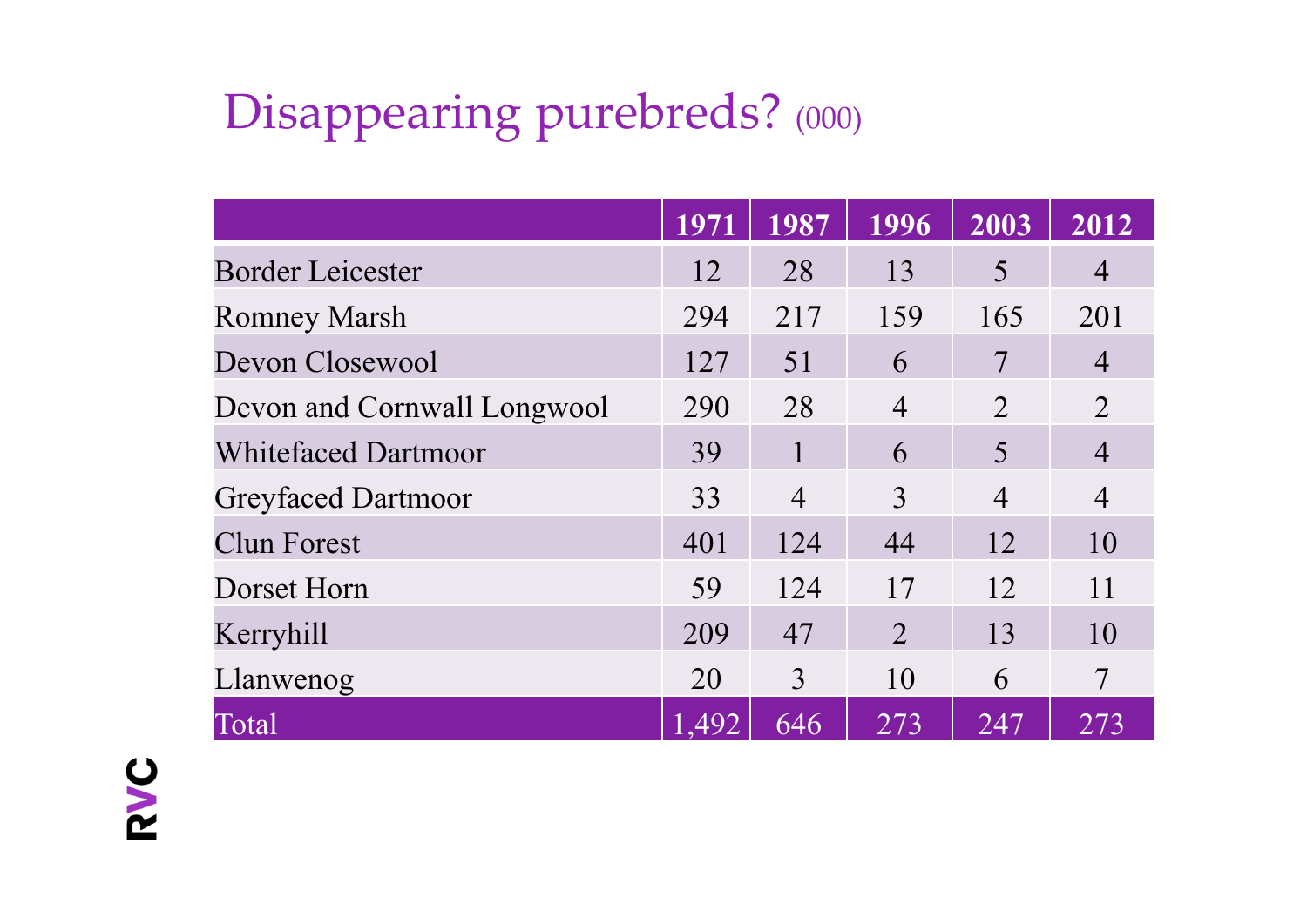#### The rise of the crossbred



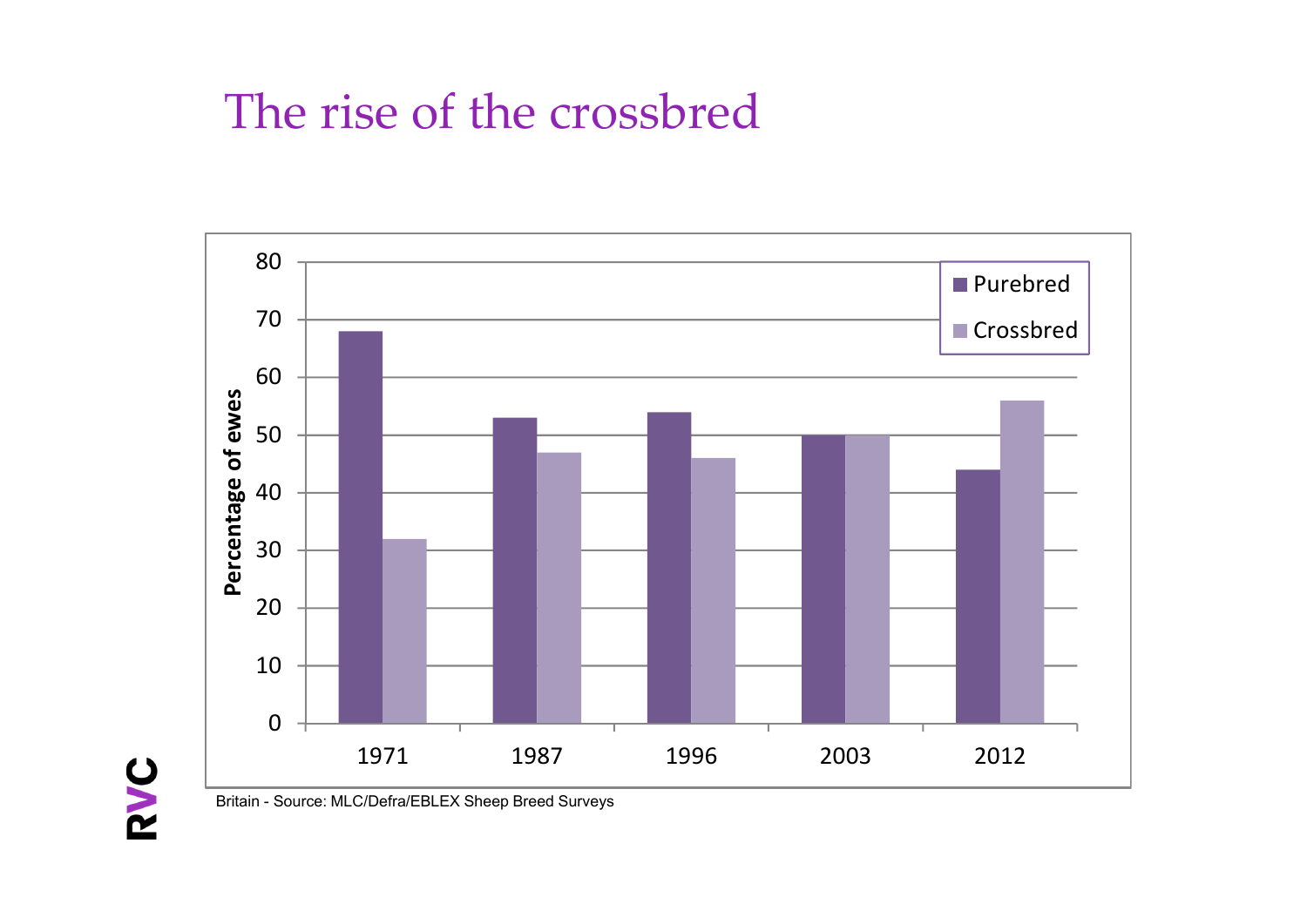## Changes in traditional crossbred types (000)

| 1971     | 1987  | 1996  | 2003  | 2012  |
|----------|-------|-------|-------|-------|
| 311      | 3,233 | 3,809 | 1,915 | 2,094 |
|          | 370   | 631   | 738   | 330   |
|          | 502   | 263   | 610   | 231   |
| 214      | 332   | 156   | 212   | 90    |
| 304      | 410   | 250   | 130   | 28    |
| 590      | 346   | 162   | 100   | 19    |
| 406      | 249   | 162   | 56    | 32    |
| 550      | 603   | 495   | 590   | 622   |
| $\theta$ | 32    | 220   | 307   | 862   |
| 154      | 182   | 115   | 81    | 154   |
| $\theta$ | 25    | 28    | 92    | 76    |
|          |       |       |       | 4,538 |
|          | 2,529 | 6,284 | 6,291 | 4,831 |

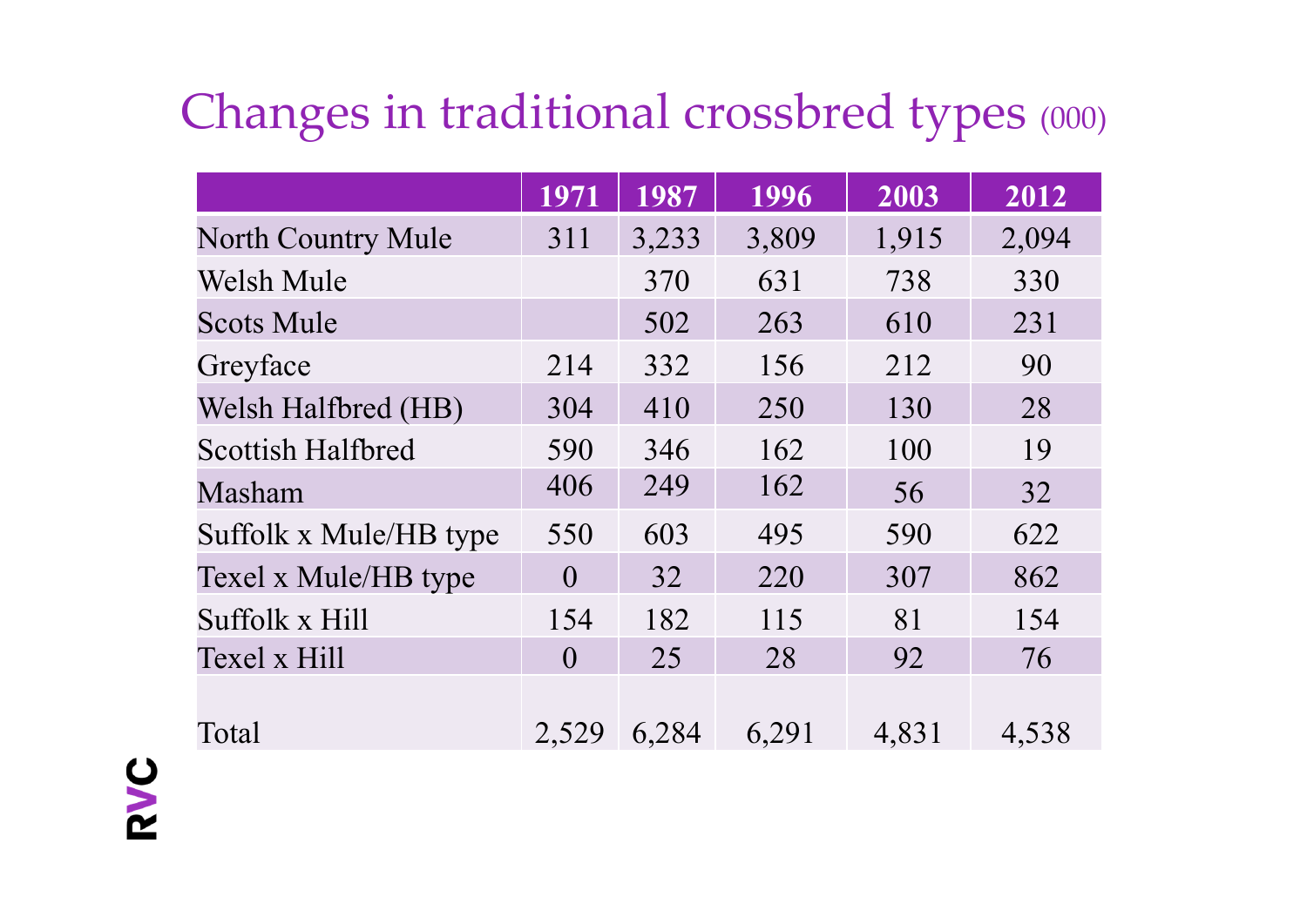## Overall breed number changes in 40 years

| Year | UK                                                                                                                                                    |                | <b>Newly</b><br> Imported  imported  imported | Lost     | Compo<br>sites | <b>New</b><br>comp<br>osites | Lost<br>compo<br>sites | <b>Total</b> |
|------|-------------------------------------------------------------------------------------------------------------------------------------------------------|----------------|-----------------------------------------------|----------|----------------|------------------------------|------------------------|--------------|
| 1971 | $\sim 50$                                                                                                                                             | $\mathbf{1}$   |                                               |          |                |                              |                        | $\sim$ 52    |
| 1987 | 58                                                                                                                                                    | 1              | 8                                             | $\theta$ |                | 5                            | $\theta$               | 73           |
| 1996 | 58                                                                                                                                                    | $\overline{7}$ | 6                                             | 2        | $\overline{4}$ | $\overline{0}$               | $\overline{2}$         | 75           |
| 2003 | 58                                                                                                                                                    | 13             | 10                                            | $\theta$ | $\overline{4}$ | 3                            | $\theta$               | 88           |
| 2012 | 59                                                                                                                                                    | 18             | 20                                            | 5        | 5              | $\overline{4}$               | $\overline{2}$         | 106          |
|      |                                                                                                                                                       |                | 44                                            |          |                | 12                           |                        |              |
|      | 44 breeds imported over 40 years<br>$-7$ not found in 2012<br>$\sim$ 545,000 ewes of imported breeds found in 2012<br>$\sim$ 20% of all non-hill ewes |                |                                               |          |                |                              |                        |              |

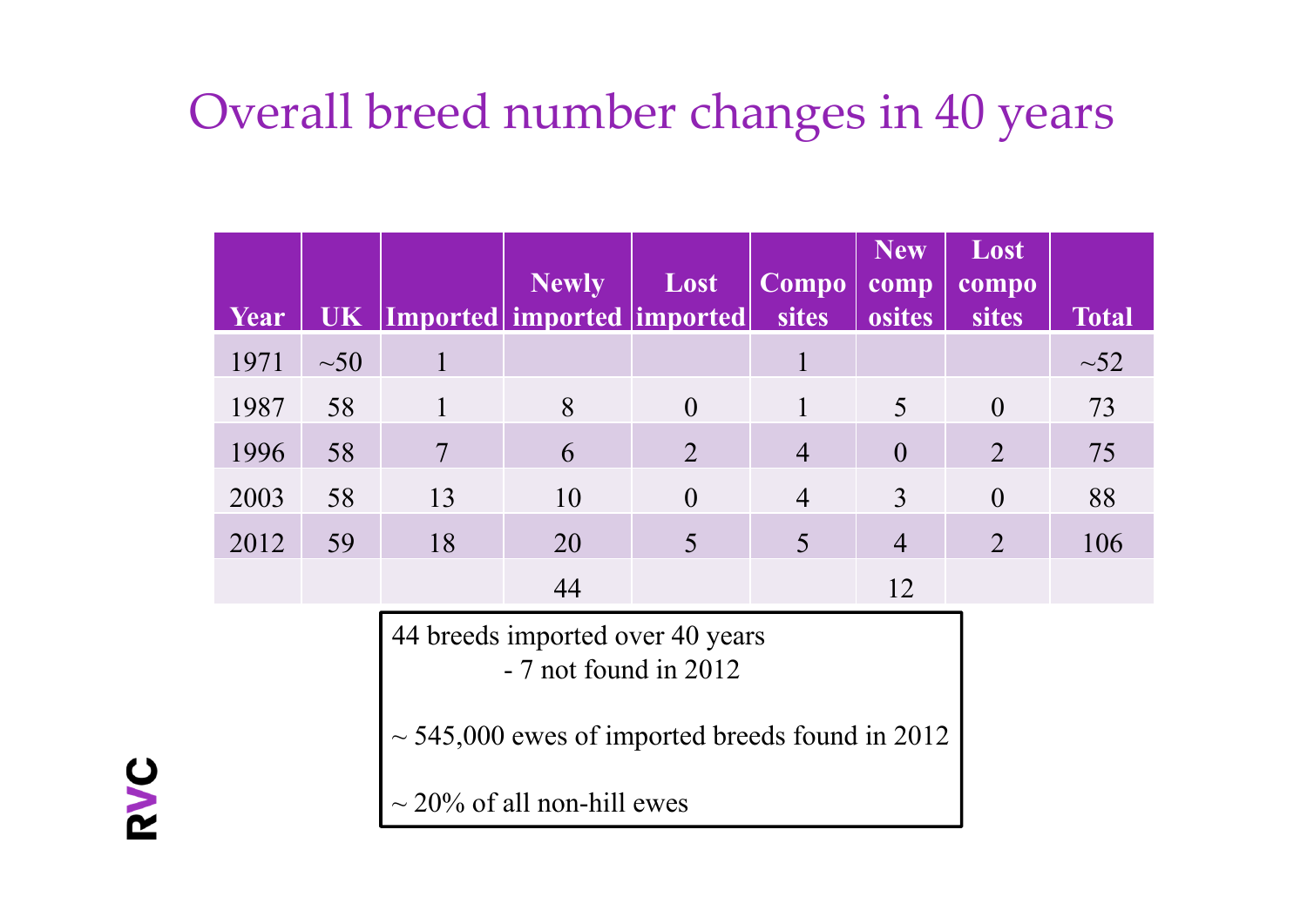#### The rise of the Texel ewe

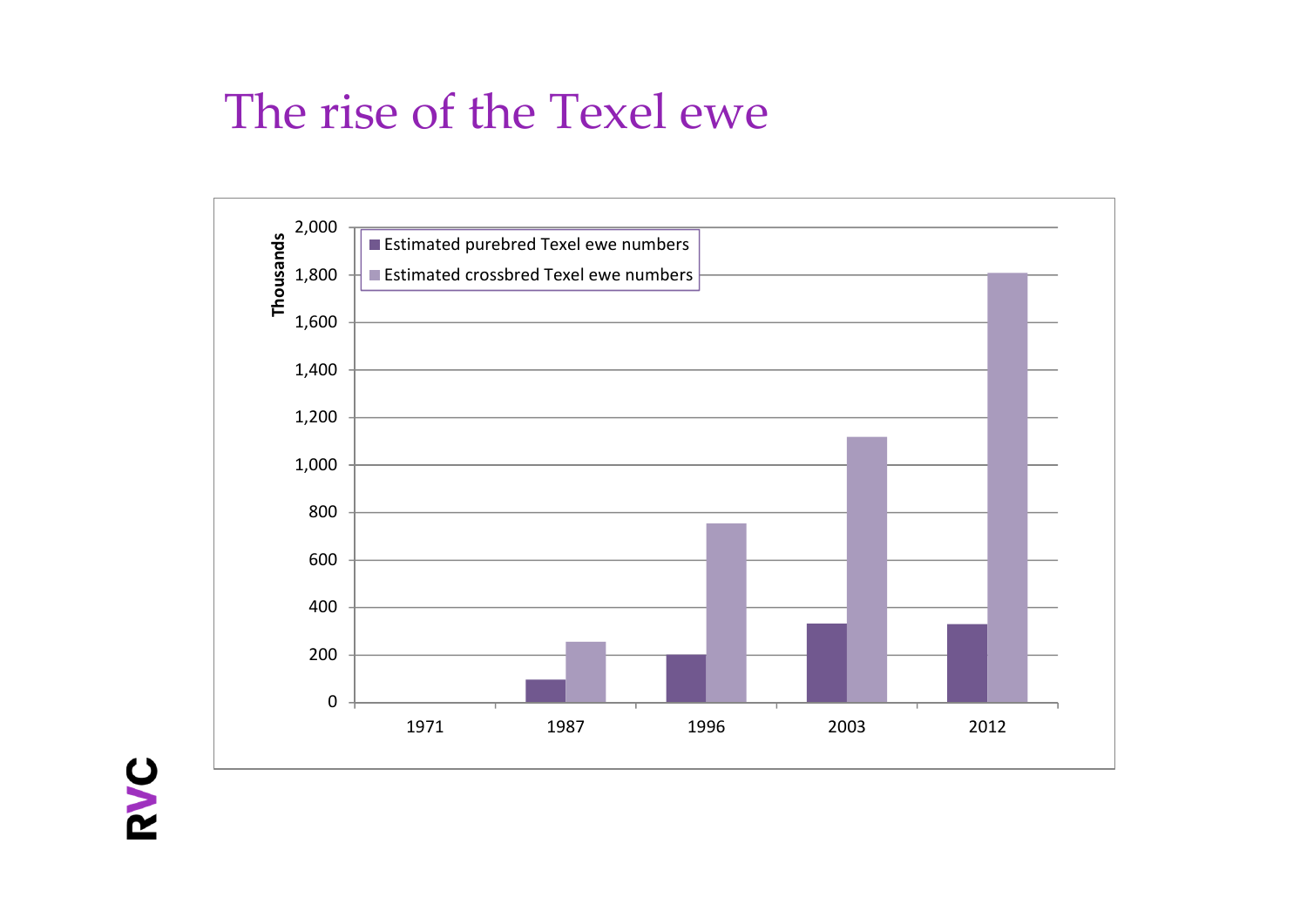## Terminal sire purebred ewe numbers

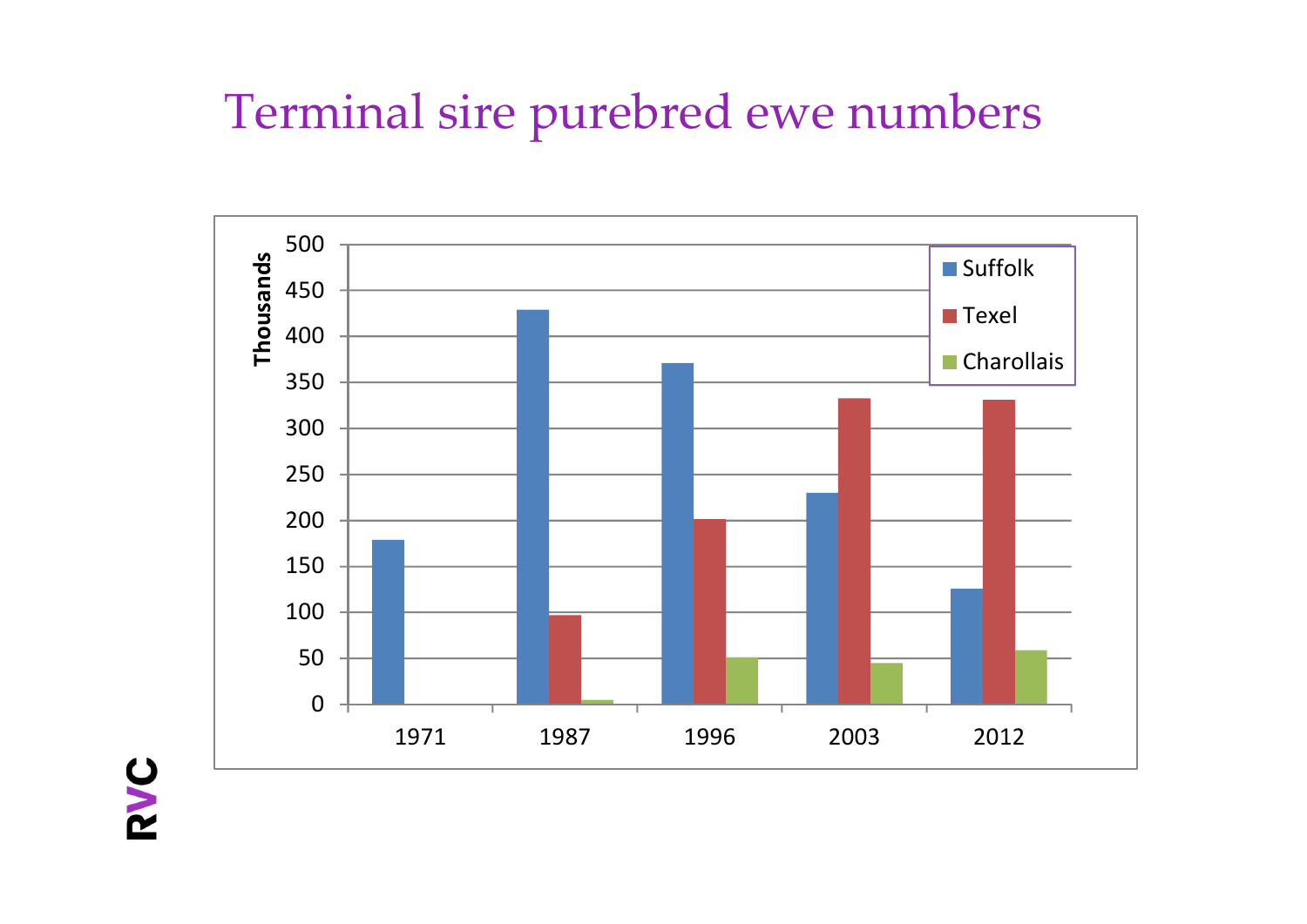## A move towards more efficient sheep?

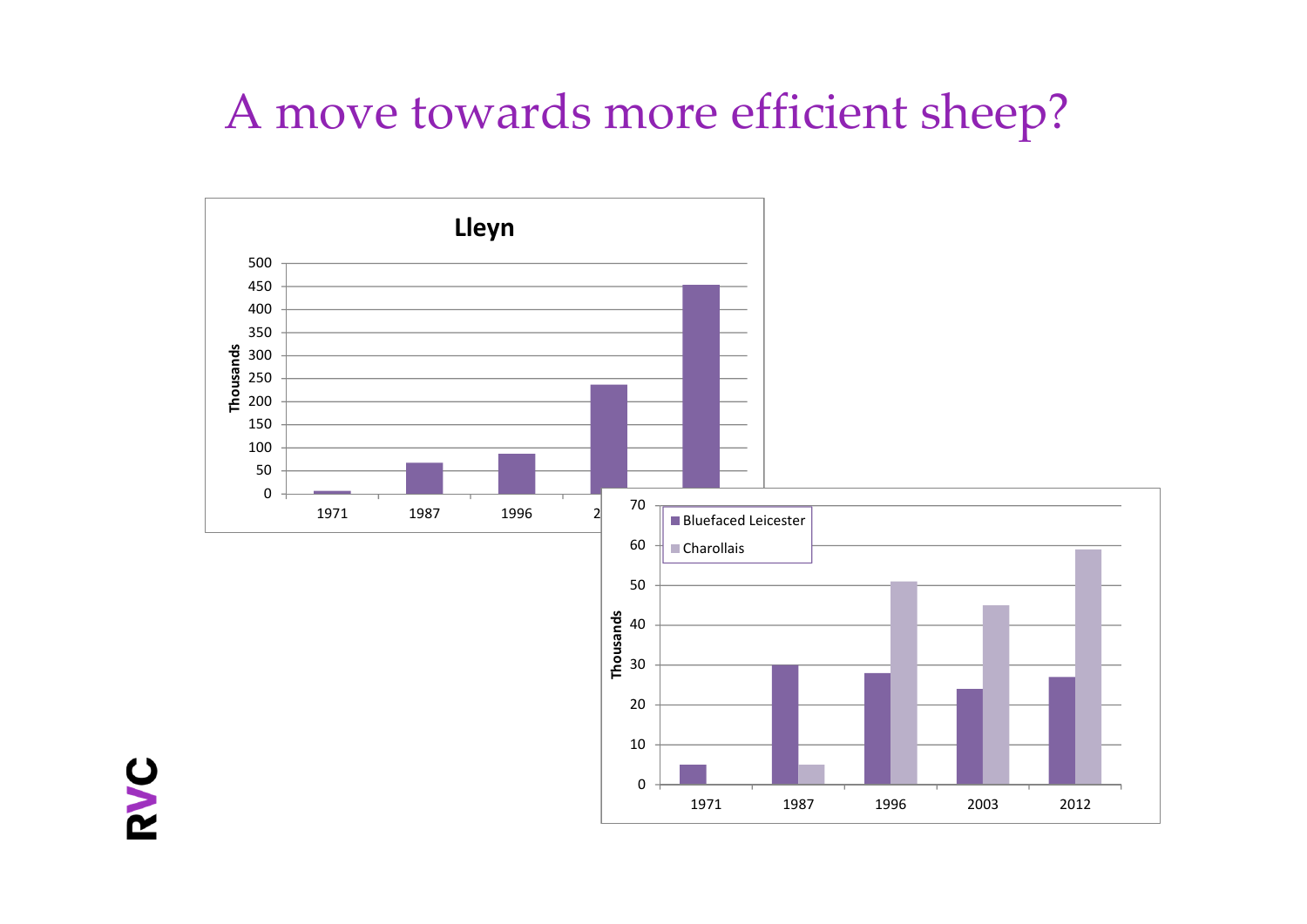## Conclusions and discussion points

- Stratified crossbreeding structure still found
- **► Balance shifting towards crossbreds**
- Many '*ad hoc*' crossbreds
- New breeds and composites still appearing
- $\triangleright$  Breeds with real traits to offer find a place

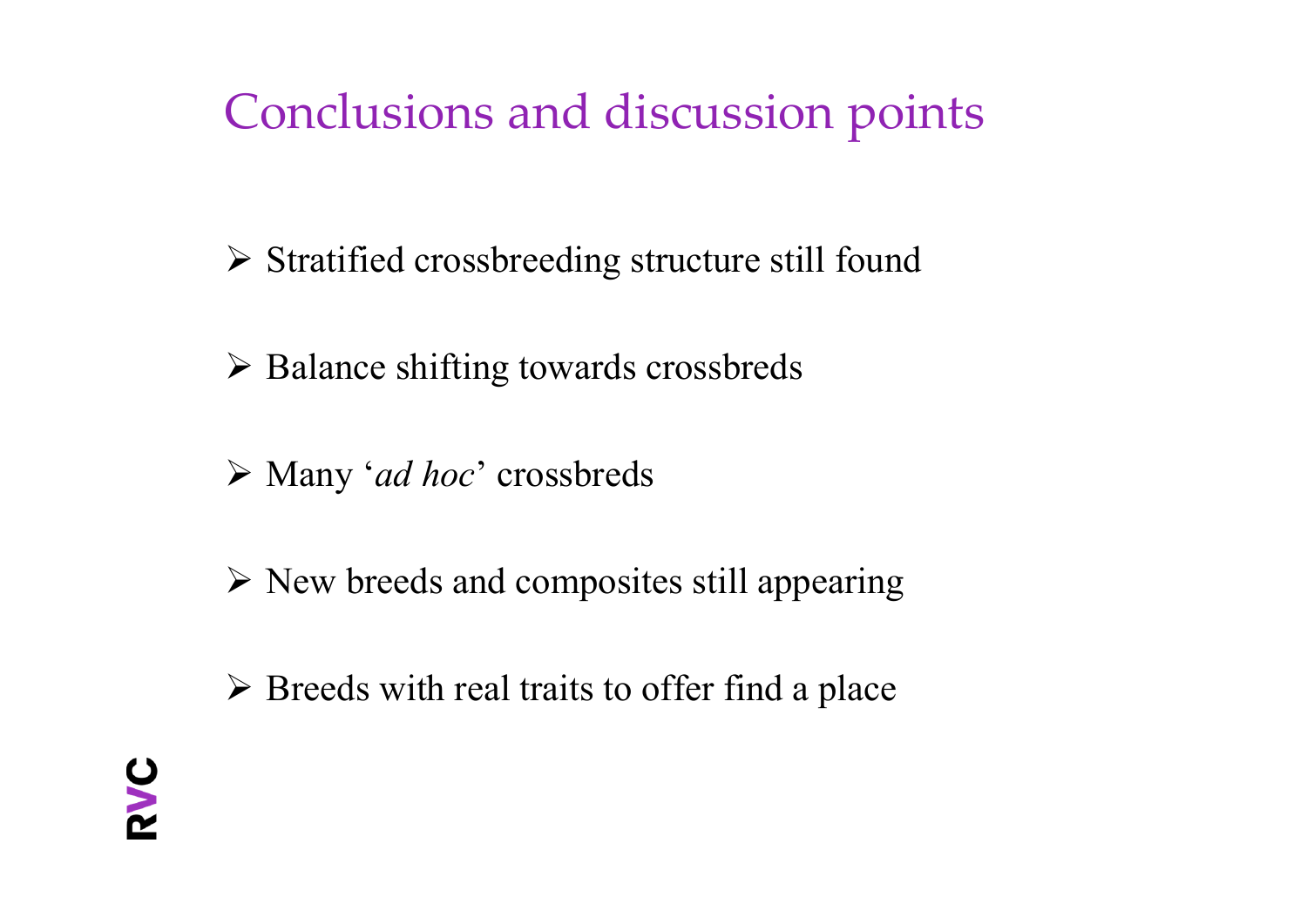## Acknowledgements



#### English Beef and Lamb Executive – for funding and carrying out 2012 Sheep Breed Survey

PVC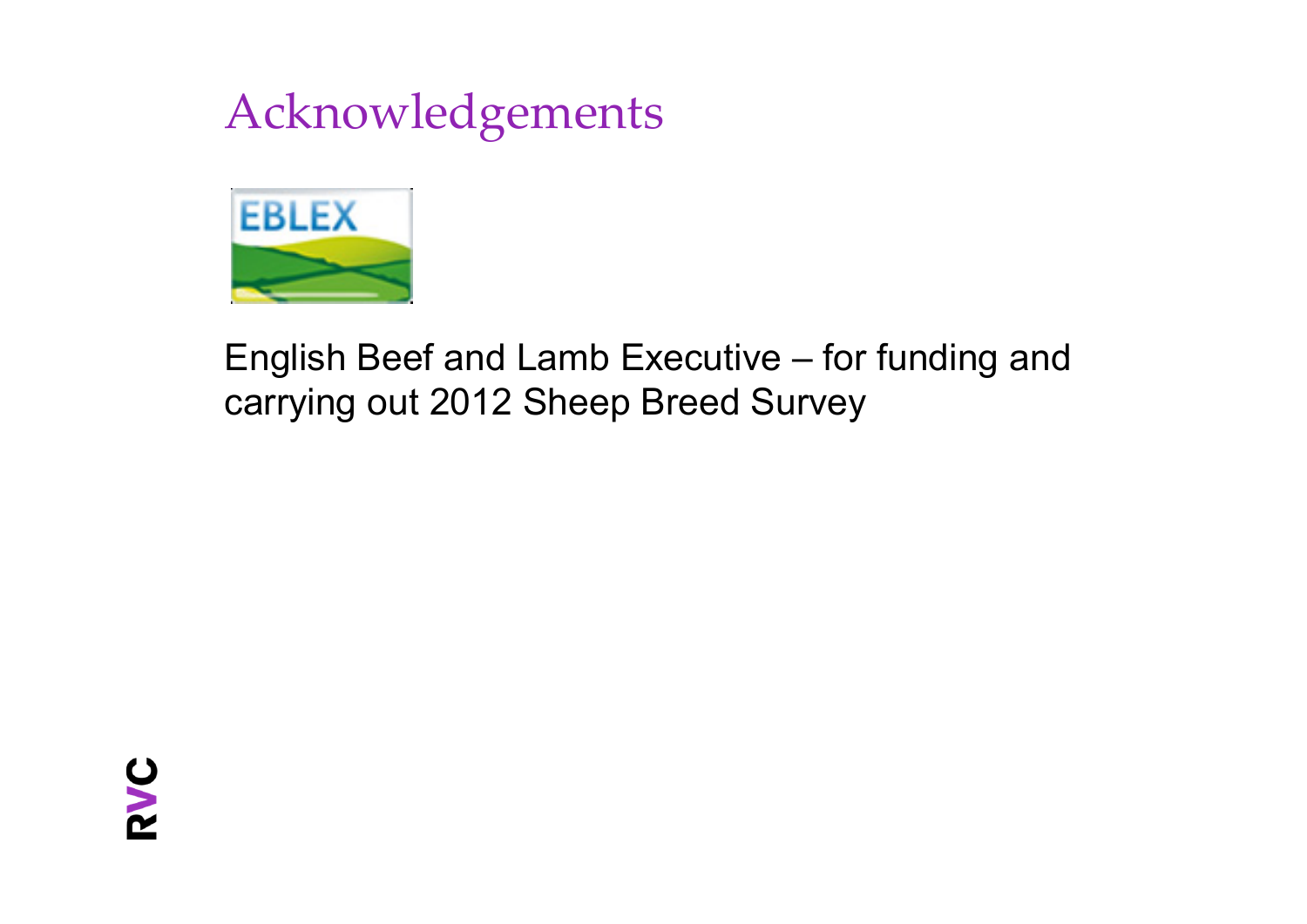### Demographic changes ‐ flocks



Source: BWMB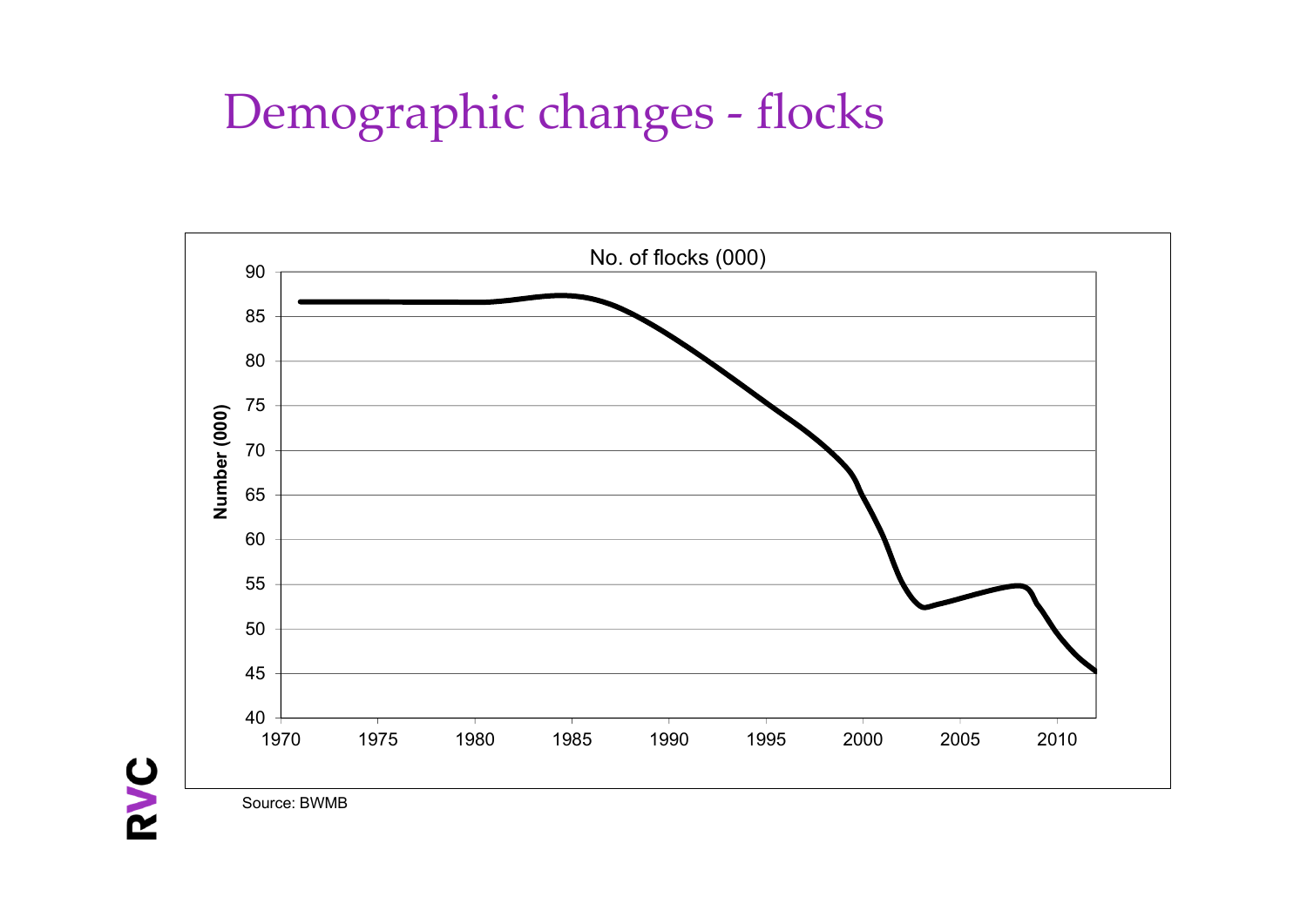## Demographic changes – Average flock size